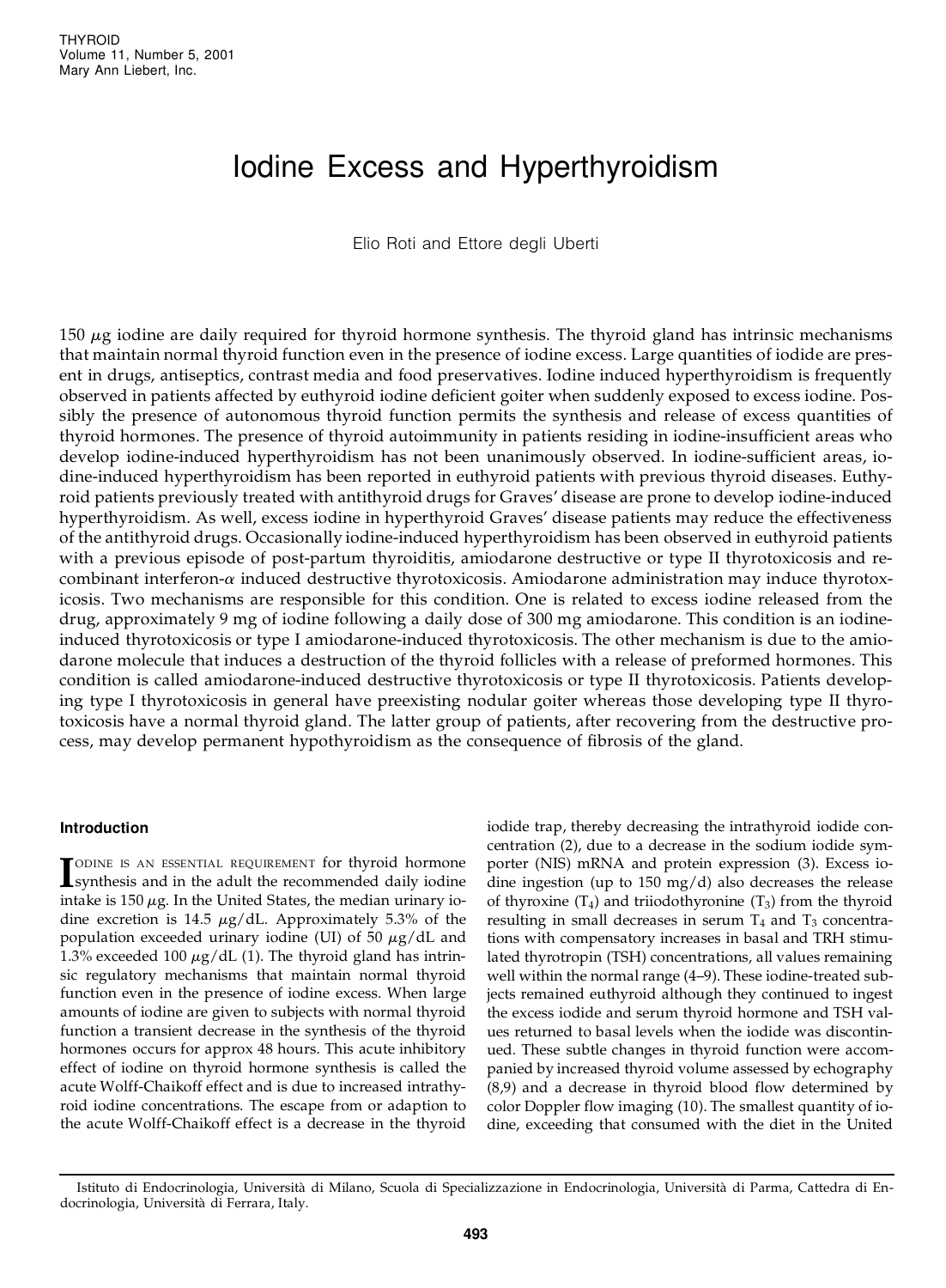TABLE 1. COMMONLY USED IODINE-CONTAINING DRUGS

| Drugs                                                     | <i>Iodine content</i>                                |
|-----------------------------------------------------------|------------------------------------------------------|
| Oral or Local                                             |                                                      |
| Amiodarone                                                | 75 mg tablet                                         |
| Benziodarone <sup>a</sup>                                 | $49$ mg/100-mg tablet                                |
| Calcium iodide (e.g., Calcidrine syrup)                   | $26 \text{ mg/mL}$                                   |
| Diiodohydroxyquin (e.g., Yodoxin)                         | 134 mg/tablet                                        |
| Echothiophate iodide ophthalmic solution                  | 5–41 $\mu$ g/drop                                    |
| (e.g., Phospholine)                                       |                                                      |
|                                                           |                                                      |
| Hydriodic acid syrup                                      | 13–15 mg/mL                                          |
| Iodochlorhydroxyquin                                      | $104 \text{ mg}/\text{table}$                        |
| (e.g., Entero-Vioform)                                    |                                                      |
| Iodine-containing vitamins                                | $0.15 \text{ mg}/\text{table}$                       |
| Iodinated glycerol (e.g., Organidin, <sup>b</sup>         | 15 mg/tablet                                         |
| Iophen)                                                   | $25 \text{ mg/mL}$                                   |
| Idoxuridine ophthalmic solution                           | $18 \mu g/drop$                                      |
| (e.g., Herplex)                                           |                                                      |
| Isopropamide iodide (e.g., Darbid.Combid)                 | $1.8 \text{ mg}/\text{table}$                        |
| Kelp                                                      | $0.15$ mg/tablet                                     |
| Potassium iodine (KI) (e.g., Quadrinal)                   | 145 mg/tablet                                        |
|                                                           | $24 \text{ mg/mL}$                                   |
| Lugol's solution                                          | $6.3 \text{ mg}/\text{drop}$                         |
| Niacinamide hydroiodide $+$ KI (e.g., Iodo-Niacin)        | $115 \text{ mg}/\text{table}$                        |
| Ponaris nasal emollient                                   | $5 \text{ mg}/0.8 \text{ mL}$                        |
| <b>SSKI</b>                                               | 38 mg/drop                                           |
| Parenteral preparations                                   |                                                      |
| Sodium iodide, 10% solution                               | $85 \text{ mg/mL}$                                   |
|                                                           |                                                      |
| <b>Topical Antiseptics</b>                                |                                                      |
| Diiodohydroxyquin cream (e.g., Vytone)<br>Iodine tincture | $6 \frac{\text{mg}}{\text{g}}$<br>$40 \text{ mg/mL}$ |
| Iodochlorhydroxyquin cream (e.g., Vioform)                |                                                      |
|                                                           | $12 \text{ mg/g}$                                    |
| Iodoform gauze (e.g., NuGauze)                            | $4.8 \text{ mg}/100 \text{ mg}$ gauze                |
| Povidone iodine (e.g., Betadine)                          | $10 \text{ mg/mL}$                                   |
| Radiology contrast agents                                 |                                                      |
| Diatrizoate meglumine sodium                              | $370 \text{ mg/mL}$                                  |
| (e.g., Renografin-76)                                     |                                                      |
| Iodized oil                                               | $380 \text{ mg/mL}$                                  |
| Iopanoic acid (e.g., Telepaque)                           | 333 mg/tablet                                        |
| Ipodate (e.g., Oragrafin)                                 | 308 mg/capsule                                       |
|                                                           | $480$ mg/mL                                          |
| Iothalamate (e.g., Angio-Conray)                          |                                                      |
| Metrizamide (e.g., Amipaque)                              | 483 mg/mL                                            |
|                                                           | before dilution                                      |

<sup>a</sup>Not FDA approved.

b Iodine was removed from Organidin and Tuss Organidin in 1995

(Adapted from Braverman LE 1986 Iodide-induced thyroid disease. In: Ingbar SH, Braverman LE (eds) Werner's The Thyroid, 5th ed. Philadelphia, JB Lippincott, p 734.)

States, that does not affect thyroid function is 500  $\mu$ g/d (11). The administration of 1 mg of iodine per week for 6 weeks followed by the administration of 2 mg of iodine weekly for another 6 weeks did not affect thyroid function (12). Other studies have suggested that the administration of 500 *m*g iodine daily induced a small but significant increment of basal and TRH stimulated serum TSH concentrations (13,14). Ingestion of 1,500 *m*g of iodine per day for 15 days by euthyroid subjects invariably resulted in a significant decrease in serum free thyroxine (FT<sub>4</sub>) concentrations and FT<sub>4</sub> Index with a significant compensatory rise in basal and TRH stimulated serum TSH concentrations (11,13,14). Pharmacological quantities of iodine is almost always due to the administration of inorganic and organic medicinal compounds.

#### **Sources of Excess Iodine**

Various drugs and food preservatives contain a large quantity of iodide that is either absorbed directly or released after metabolism of the drug. Many vitamin preparations are supplemented with about 150 *m*g of iodine, a quantity that is considered to be the physiological daily requirement. Iodophors contain large quantities of iodine and are used as udder antiseptics in the dairy industry, resulting in contam-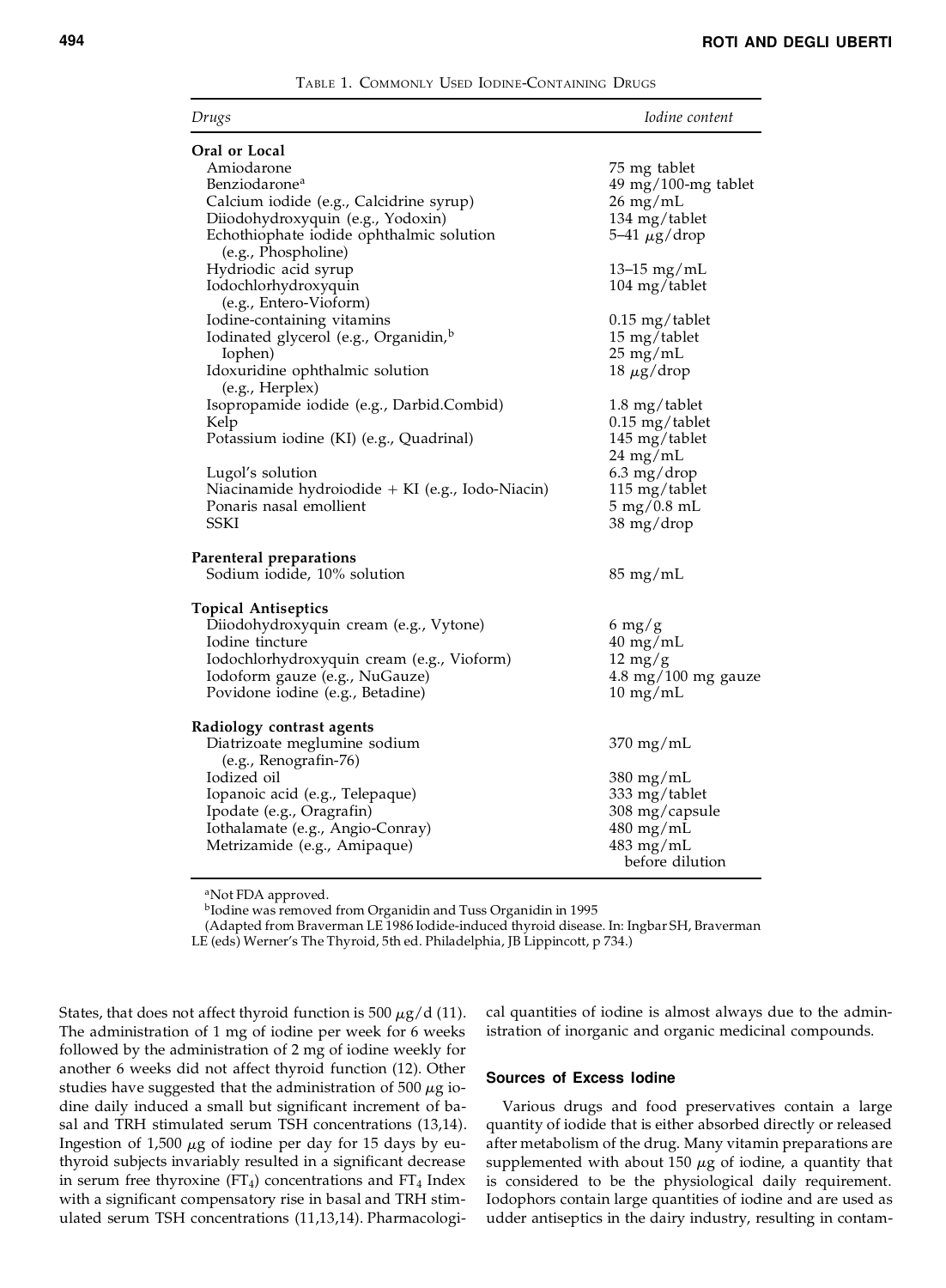| Iodine excess administration to patients with euthyroid Graves' disease, especially those in                                                 |
|----------------------------------------------------------------------------------------------------------------------------------------------|
| remission after antithyroid drug therapy                                                                                                     |
| Iodine excess administration to euthyroid subjects with previous episode of:                                                                 |
| postpartum thyroiditis                                                                                                                       |
| amiodarone induced destructive thyrotoxicosis (type II)                                                                                      |
| IFN- $\alpha$ -induced thyroid dysfunction                                                                                                   |
| Nontoxic nodular goiter                                                                                                                      |
| Autonomous nodule                                                                                                                            |
| Nontoxic diffuse goiter                                                                                                                      |
| Iodine administration to patients with no recognized underlying thyroid disease, especially in<br>area of mild to moderate iodine deficiency |
|                                                                                                                                              |

(Adapted from Braverman LE 1986 Iodide-induced thyroid disease. In: Ingbar SH, Braverman LE (eds) Werner's The Thyroid, 5th ed. Philadelphia, JB Lippincott, p 734.)

ination of the milk with iodine. Iodine is also concentrated by the mammary gland and secreted into the milk and, therefore, may influence thyroid function in the newborn who is fed cow's milk. Many iodine-rich products, such as kelp, are available in nature food stores. In some areas of Japan, bread is made exclusively from seaweed, exposing the population to large quantities of iodine.

Iodides are present in high concentration in various proprietary and prescribed expectorants, including iodinated glycerol, Organidin, although iodine has been removed from this latter medication in the United States. Another potential source of excess iodine is the use of contrast media in radiologic studies. Preparations used for computed tomography, arteriography, or pyelography are cleared from the plasma relatively quickly, but the iodine released during these procedures affects thyroid function. However, a dye commonly used for arteriography, meglumine ioxaglate (Hexabrix), did not affect serum  $T_4$ ,  $T_3$ , or  $FT_4$  index up to 56 days after catheterization but serum TSH was not measured (15). Occasionally drinking water may also be a source of excess iodine intake as in some Chinese counties where the drinking water had an iodine concentration of 300 to 462 *m*g/L re sulting in the population residing in those areas to have urinary iodine excretion as high as 900 *m*g/L (16,17). A partial list of medications and other preparations containing large quantities of iodine is given in Table 1.

#### **Iodide-Induced Hyperthyroidism**

Iodide-induced hyperthyroidism is not a single etiologic entity. Since the initial description by Coindet in 1821 (18) and the subsequent definition by Breuer and Kocher in 1904, iodine-induced hyperthyroidism has been reported in patients with a variety of underlying thyroid diseases. As shown in Table 2, iodide-induced hyperthyroidism may oc cur in patients with iodine-deficiency goiter, in euthyroid Graves' disease patients after antithyroid drug therapy, in euthyroid subjects with previous spontaneous and iatrogenic episodes of thyroid dysfunction, in patients with multinodular goiters who reside in areas of iodine repletion or deficiency, and in people with no evidence of underlying thyroid disease (19–22). The pathogenesis and the epidemiology of iodide-induced hyperthyroidism have been thoroughly reviewed (19,23).

## *Iodide-Induced Hyperthyroidism in Endemic Iodine-Deficient Areas*

Iodine prophylaxis has almost eliminated endemic goiter in many countries. The incidence of iodide-induced hyperthyroidism in areas previously considered iodine deficient varied from no incidence in Austria to 7% in Sweden after iodination programs. The incidence of iodine-induced hyperthyroidism in an endemic goiter area has been estimated to be up to 1.7% (24). The natural course of the disease was mild, and it resolved spontaneously.

Most patients who developed hyperthyroidism have multinodular thyroid disease. Most are euthyroid before iodine administration, but they may have nonsuppressible ra dioactive iodine uptakes and low or undetectable serum TSH values and the serum TSH may fail to respond to thyrotropin-releasing hormone (TRH). Single oral doses of 200, 400, and 800 mg of iodine administered to adult goitrous subjects residing in the Sudan induced four cases of hyperthyroidism. However, in the three groups of subjects, serum TSH concentrations below 0.1 mU/L were present in 5.9% to 16.7% of the cases 12 months after iodine administration (25). Similar data have been reported 2 years after iodized salt distribution in Zaire. Among 190 adult subjects with nodular goiter, 14 subjects (7.4%) developed severe thyrotoxicosis (26). Thyroid-stimulating antibodies were absent in all. Surprisingly these alterations lasted longer than 1 year (27). Also in Zimbabwe, after the iodination of salt at a level of 30 to 90 ppm, a threefold increase of iodide-induced hyperthyroidism was observed (28). Furthermore, in that population, fatal outcomes occurred mainly from cardiac complications. Delange et al. (29) have suggested that iodineinduced hyperthyroidism occurs only when iodine deficient populations are exposed to a recent  $(<2$  years) excessive increment of alimentary iodine intake.

It appears, therefore, that masked thyroid autonomy be comes evident when iodine repletion permits the autonomous tissue to synthesize and release excess quantities of thyroid hormone. This is consistent with studies from Belgium and Greece (30,31) where the administration of small quantities of iodide  $(0.5 \text{ mg/d})$  to patients with autonomous nodules induced frank hyperthyroidism. In Austria in 1990, salt iodination was doubled to 20 mg potassium iodide per kilogram salt because before that time the urinary iodine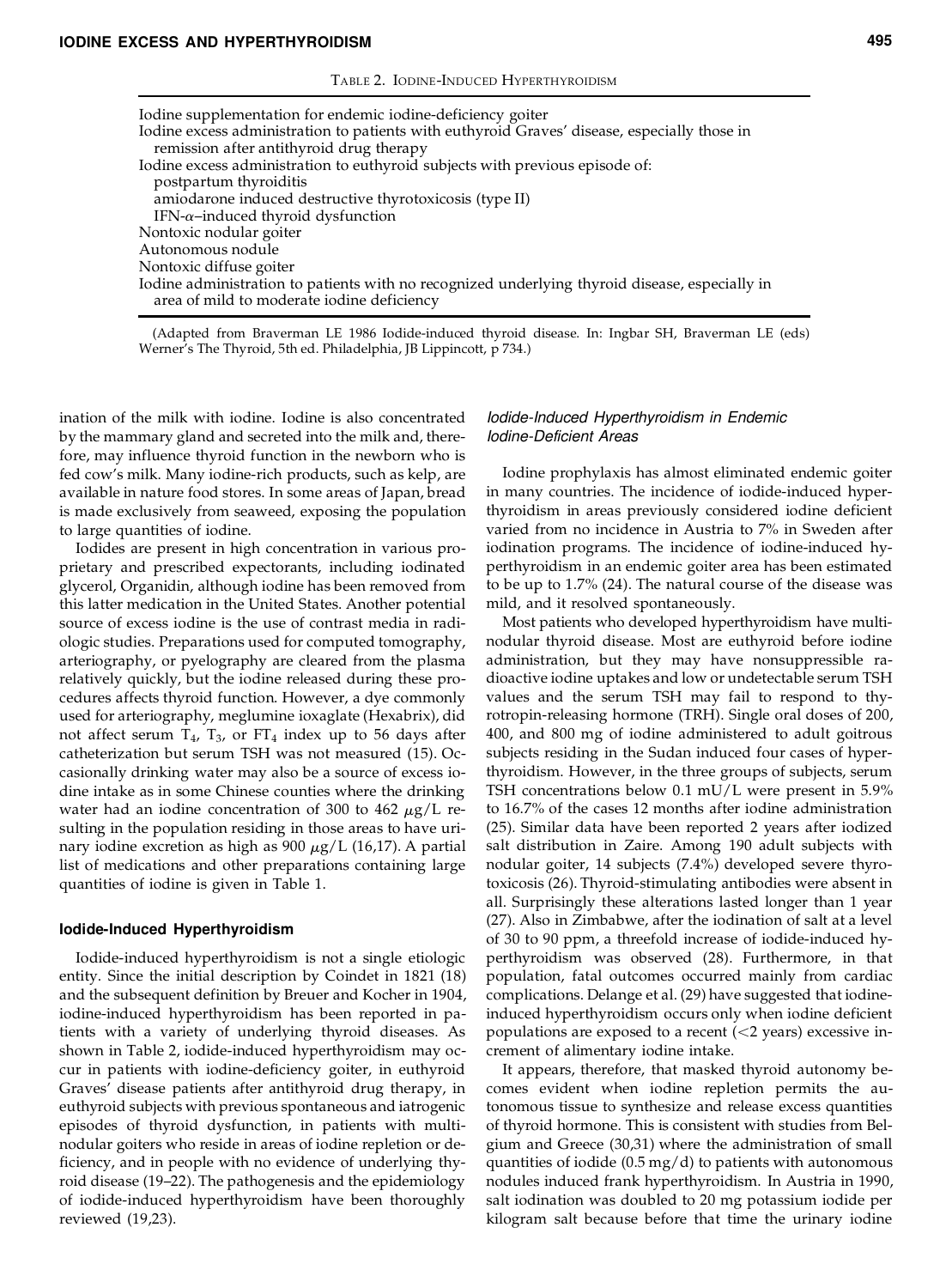excretion ranged from 42 to 72  $\mu$ g of iodine per gram of creatinine (32). This change was accompanied by an increase of the incidence of overt Plummer's disease from 30.5 to 41.7 cases per 100,000 in 1992. The importance of thyroid autonomy for the development of iodide-induced hyperthyroidism is strengthened by a report of iodide-induced hyperthyroidism in a woman with a multinodular goiter treated with suppressive doses of  $T_4$  and simultaneously exposed to high quantities of iodide (33). Attempts have been made to associate iodide-induced hyperthyroidism to thyroid autoimmunity, but the results are conflicting. Long-acting thyroid stimulator (LATS) or LATS protector was found in some patients but not in others (24). In another study, no change in the incidence of thyroid autoantibodies was found after oral administration of iodized oil (34). The oral administration of 0.2 and 0.5 mg of iodine to patients with small, diffuse goiter and low urinary iodine excretion induced the occurrence of subclinical transient hyperthyroidism in the 5% of patients (35,36). These patients had at baseline positive antithyroglobulin (TgAb) and antimicrosomal antibodies (mAb) and titers increased during iodine administration and decreased after withdrawal. A marked increment of overt Graves' disease from 10.4 to 20.9 cases per 100,000 in 1993 was observed in Austria after the increment of salt iodination (32). In contrast to these observation suggesting that iodine-induced hyperthyroidism may be triggered by the development of thyroid autoimmunity, it has been observed that in goitrous schoolchildren, salt iodine supplementation was accompanied by a marked increment of the prevalence of Tg Ab and less commonly thyroperoxidase antibodies (TPOAb) but not by the occurrence of iodide-induced hyperthyroidism (37).

## **Iodine-Induced Hyperthyroidism in Iodine-Sufficient Areas**

In nonendemic euthyroid goiter areas, the incidence of iodine-induced hyperthyroidism is low. Goiter prevalence in the United States is approximately 3.1%, and it is surprising that only a few cases have been reported since the initial report from Boston, Massachusetts, (38), where four of eight patients with goiter developed severe iodine-induced hyperthyroidism after administration of 180 mg of iodide daily for several weeks. Iodine-induced hyperthyroidism has also been reported in other patients residing in the United States (21,39). It is likely that the susceptible patients had nonsuppressible thyroids.

Iodine-induced hyperthyroidism was identified in 13 of 60 hospitalized thyrotoxic elderly subjects in Australia (40,41) and in Germany (42), after nonionic contrast radiography. These subjects did not have positive TPOAb and a thyroid scan revealed the presence of a multinodular goiter. In a prospective study conducted in elderly subjects, it was observed that frank hyperthyroidism was uncommon after the administration of nonionic agents, whereas subclinical hyperthyroidism was observed (43). To reduce the incidence of iodide-induced hyperthyroidism, it has been suggested that methimazole or perchlorate be given the day before and for 2 weeks after x-ray contrast administration to patients with thyroid autonomy (44). Other authors have reported that in euthyroid, not at-risk subjects, iodine-induced hyperthyroidism after coronary angiography was rare and therefore prophylactic therapy was not recommended (45). Lawrence et al. (46) suggested that the administration of thionamide and perchlorate to elderly patients with a suppressed serum TSH and/or palpable goiter might be efficacious. Iodide-induced thyrotoxicosis has also been described in three travelers (travelers' thyrotoxicosis) after the ingestion of iodinated preparations for water purification (47,48). In all three cases, TPOAb were present at the time of the diagnosis of thyrotoxicosis. Iodide-induced thyrotoxicosis occurred in 1 of 40 patients with simple, noniodine-deficient goiter and negative antithyroid antibodies who received 1 mL of iodized oil intramuscularly (49). In these patients, an increment of antithyroid antibodies titer was observed. The large difference in the rate of occurrence of iodide-induced hyperthyroidism between iodine-deficient and iodine-replete areas is difficult to explain. It is possible that people with increased iodine intake are resistant to iodine-induced hyperthyroidism because the sensitivity of the autoregulatory

| TABLE 3. FEATURES OF AMIODARONE-INDUCED THYROTOXICOSIS |  |
|--------------------------------------------------------|--|
|--------------------------------------------------------|--|

|                                                                          | Iodine-induced<br>thyrotoxicosis (type I)  | Destructive<br>thyrotoxicosis (type II)                        |
|--------------------------------------------------------------------------|--------------------------------------------|----------------------------------------------------------------|
| Underlying thyroid abnormality                                           | Yes                                        | No                                                             |
| Thyroidal RAIU                                                           | Low, normal or elevated                    | Low                                                            |
| Serum IL-6 concentrations                                                | Slightly elevated                          | Markedly elevated                                              |
| Cytologic findings                                                       |                                            | Abundant colloid, hystiocytes<br>vacuolated cells              |
| Pathogenic mechanism                                                     | Excessive thyroid hormone<br>synthesis     | Excessive thyroid hormone release<br>(destructive thyroiditis) |
| Response to thionamides                                                  | Poor                                       | No.                                                            |
| Response to perchlorate                                                  | Yes                                        | $\overline{N}$                                                 |
| Response to glucocorticoids                                              |                                            | Yes                                                            |
| Subsequent hypothyroidism                                                | Unlikely                                   | Possible                                                       |
| Effect of excess iodine administration<br>following the thyrotoxic phase | Likely iodine-reinduced<br>hyperthyroidism | Possible iodine-induced<br>hypothyroidism                      |

Modified from Bartalena et al. (62)

RAIU, radioactive iodine uptake; IL-6, interleukin-6.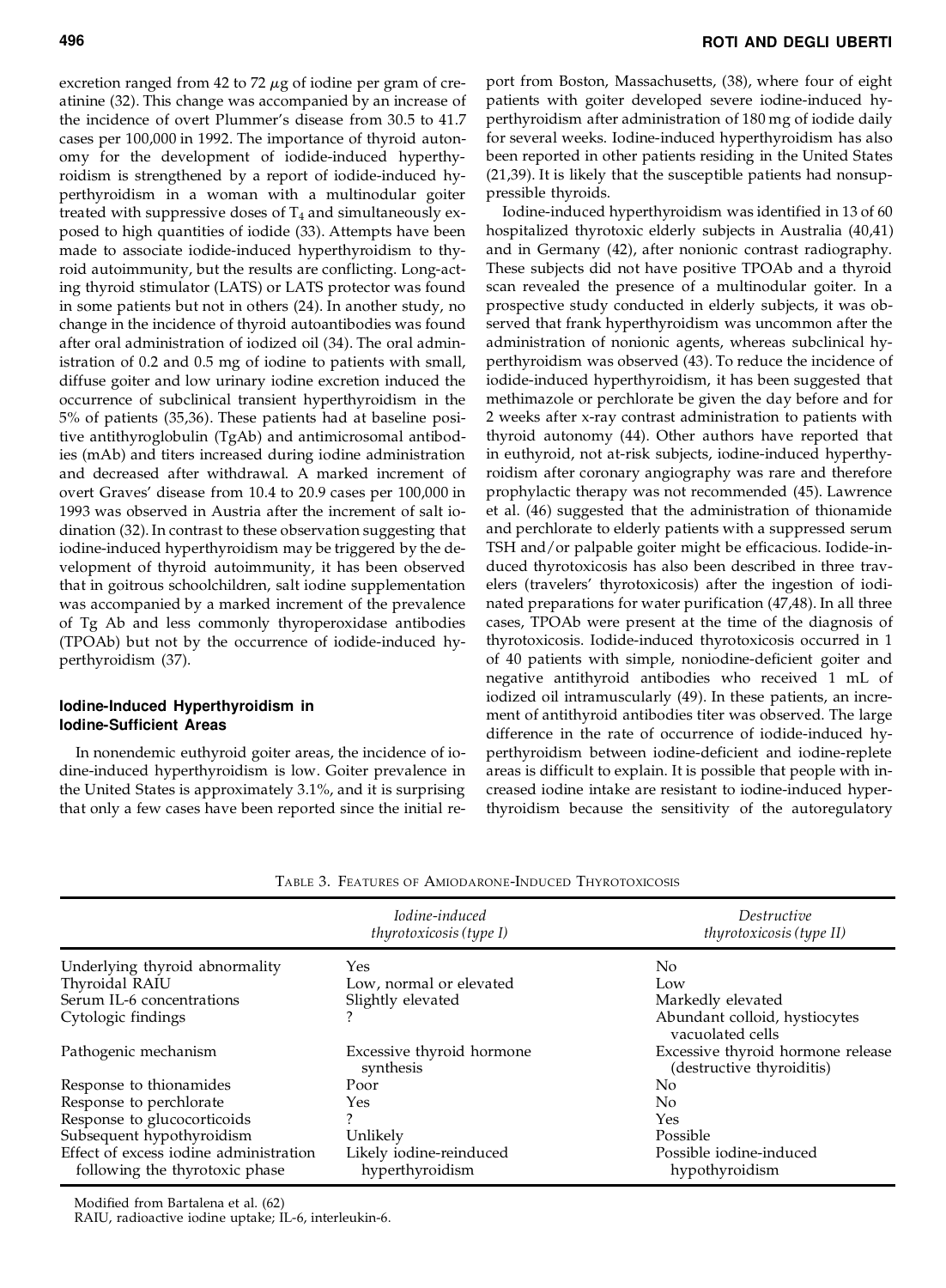## **IODINE EXCESS AND HYPERTHYROIDISM 497**

mechanism has changed, rendering the thyroid better able to handle the excessive quantities of iodide.

Unusual episodes of iodine-induced hyperthyroidism have been observed in a few patients suffering from severe burns treated with povidone iodine (50) and in a patient who had metastatic thyroid carcinoma (51).

## **Latent Graves' Disease**

Antithyroid drug therapy for Graves' disease reduces thyroidal iodine content. Overt hyperthyroidism can develop only if sufficient iodine is available. It has been reported that a small increase in dietary iodine increases the frequency of recurrence of hyperthyroidism after antithyroid drug therapy. The difference in Graves' remission rates between the United States and Europe is attributed, at least in part, to the higher iodine intake in the United States (52). Furthermore, the response to thionamide drugs is rapid in Graves' disease patient who reside in iodine-deficient areas and the dose re quired to control the disease is smaller (53). It is evident, therefore, that large quantities of iodides administered to patients with latent Graves' disease may result in frank hyperthyroidism.

Consonant with this view are the observations in Graves' disease patients treated with antithyroid drugs. In one study (54) simultaneous administration of methimazole and ipodate reduced the effectiveness of the antithyroid drug. In an other study, iodide administration to patients rendered euthyroid after antithyroid drug therapy was accompanied by frank hyperthyroidism in some and with an absent TSH re sponse to TRH in others (55). Excess iodide administered to hyperthyroid patients with Graves' disease significantly increased thyrotropin receptor antibody, suggesting that this phenomenon was responsible for iodine-induced thyroid dysfunction in predisposed subjects (56).

# **Patients with Previous Thyroid Diseases**

Iodide-induced subclinical hyperthyroidism has been observed in 1 of 11 euthyroid women with a previous episode of postpartum thyroiditis receiving 10 drops of saturated solution of KI (SSKI) for 90 days (57).

Iodide-induced subclinical, transient hyperthyroidism oc curred also in 20% of euthyroid patients who previously had amiodarone-induced destructive or type II thyrotoxicosis (58). These patients had absent TPOAb and thyrotropin re ceptor antibodies (TSRAb). Also, euthyroid patients with a previous episode of recombinant interferon- $\alpha$ -induced destructive thyrotoxicosis developed iodide-induced hyperthyroidism in 25% of cases after the administration of pharmacological quantities of iodine (59). These patients did not have circulating TPOAb and TSRAb.

#### **Amiodarone-Induced Thyroid Disease**

Amiodarone, a benzofuranic derivative containing 75 mg of iodine per 200-mg tablet, is widely used for the long-term treatment of cardiac arrhythmias. Approximately 9 mg of iodine is released daily during the metabolism of the drug (300 mg dose, which is prolonged with a half-life of approximately 100 days. Amiodarone-induced hyperthyroidism occurs in about 10% of patients residing in iodine-deficient areas (60,61). In the United States, amiodarone-induced hyperthyroidism is far less common. These differences are attributed to increased ambient iodine intake in the United States preceding the administration of the drug (60,62).

Amiodarone-induced thyrotoxicosis results from two different mechanisms. The iodine released during the metabolism of the drug is responsible for the thyrotoxicosis in most cases. Predisposing factors include micronodular and macro nodular goiter, which are common in older patients who most often require amiodarone. Thyroid autoimmunity has also been incriminated as a predisposing factor and antithyroid antibodies have been found following amiodarone administration in some patients (63) but not in others (64). Amiodarone may also induce destructive thyroiditis resulting in thyrotoxicosis as suggested by clinical, histologic, and *in vitro* studies (64–66). The ultrastructural changes of rat thyroid gland induced by amiodarone are different from those induced by excess iodine and are mediated by a disruption of subcellular organelle function with a marked dilation of the endoplasmic reticulum (67,68). The clinical and laboratory characteristics of amiodarone-induced thyrotoxicosis are presented in Table 3.

The evaluation of thyroid function is difficult in patients receiving amiodarone therapy. Serum  $T_4$  may be elevated, serum  $T_3$  decreased, due to the blocking effect of the drug on type 5' deiodinase, and TSH normal or slightly elevated or decreased in a euthyroid subject receiving the drug. Hyperthyroidism is the best confirmed by suppressed serum TSH and elevated serum  $T_3$  and free  $T_3$  concentrations as well as by an increase in sex hormone-binding globulin (69). The distinction between iodine-induced hyperthyroidism (type I) and destructive thyrotoxicosis (type II) may be achieved by measurement of serum interleukin-6, which is invariably elevated in the destructive form (70) and by fineneedle biopsy, which shows cytologic findings consistent with thyroiditis (66). The thyroid radioiodine uptake is always low in the destructive form and is often low in iodineinduced thyrotoxicosis but may be normal or rarely elevated in rodent-deficient regions. In the latter, 131I therapy is an alternative.

Distinction of the two forms is important for determining the most efficacious form of therapy. Amiodarone should almost always be discontinued. Large doses of antithyroid drugs are recommended for iodine-induced hyperthyroidism. If this treatment fails, potassium perchlorate (250 mg three times daily) should be added (71,72). The latter drug blocks the thyroid iodide trap, thereby decreasing the intrathyroidal iodide content.

In patients with destructive thyrotoxicosis, administration of large doses of corticosteroids is rapidly effective (66,73). Normal serum  $T_3$  concentrations were achieved after an average of eight days. Relapses are frequent as the prednisone dose was tapered (74). Surgery has been successfully used for the treatment of amiodarone-induced thyrotoxicosis (75).

After recovering from amiodarone-induced destructive thyrotoxicosis, patients may develop permanent hypothyroidism (66,76) as a result of fibrosis of the gland (77). The iodine-perchlorate discharge test was positive in 60% of euthyroid patients who had recovered from amiodarone-induced destructive thyrotoxicosis (78). The long-term administration of 300 mg of iodide daily to these patients induced a marked increase in basal and TRH-stimulated serum TSH concentrations, which returned to normal after iodide with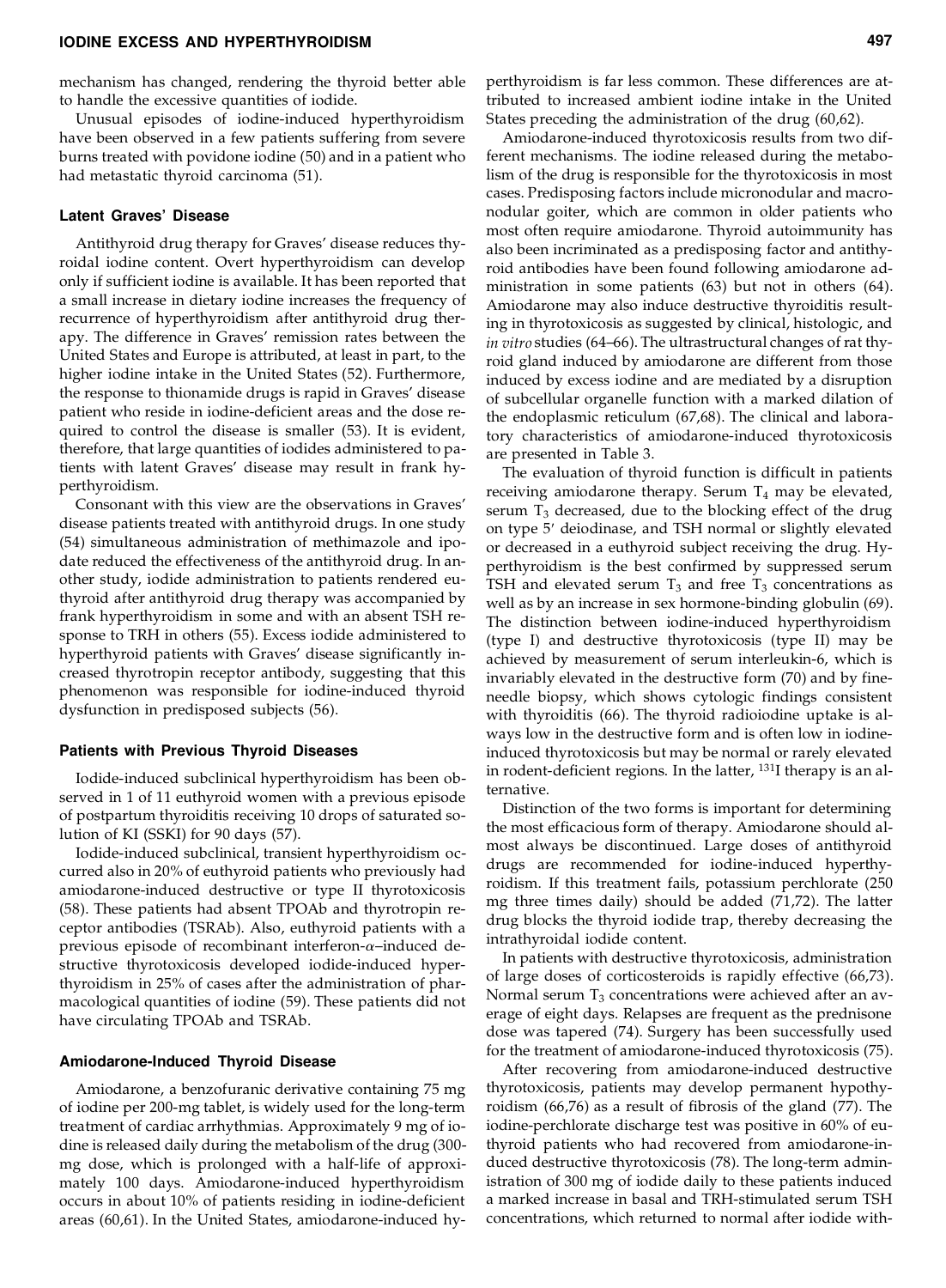drawal. Finally, adult patients with *b*-thalassemia have been shown to be particularly prone to develop both hyperthyroidism and hypothyroidism during amiodarone therapy for heart failure or cardiac arrhythmias (79).

In view of the high incidence of thyroid dysfunction, amiodarone should be administered with caution to patients with <sup>8.</sup> preexisting goiter or a history of thyroid disease. Before beginning amiodarone treatment, a careful examination is re quired; TSH and TPOAb values are mandatory. During amiodarone treatment measurement of serum TSH concentrations is required approximately every 6 months in order to detect the development of mild thyroid disorders.

## **Acknowledgments**

This work was supported in part by Grants 93.00405.CT04, 94.02481, CT04, 9500940, CT04 from Consiglio Nazionale delle Ricerche (Rome, Italy) Grant "Patologia della Tiroide: Indagine dei Fattori Etiopatogenetici" of Ministero Pubblica Istruzione 40% (Rome, Italy).

Portions of this Paper are identical to recent works by the E Roti and LE Braverman 1996 Iodine Deficiency and Thyroid Function. Nauman J, Glinoer D, Braverman LE, Hostalek U, (eds) In *Thyroid and Iodine*, Proceedings of the MERCK European Thyroid Symposium, Warsaw, Poland, pp. 7–18; Braverman LE, Roti E 1996 Effects of iodine on thyroid function. Acta Med Austriaca **23**:4–9; Roti E, Braverman LE 1997 In *Diseases of the Thyroid*. Braverman LE (ed). Hu mana Press, Totowa, pp. 369–387; Roti E, Vagenakis G 2000 Effects of excess iodide: Clinical aspects. In: Braverman LE, Utiger RD, (eds). The Thyroid, 8th ed. Lippincott Raven, Philadelphia, pp 316–327; Roti E 2000 Iodine excess and hyperthyroidism. In: Peter F, Wiersinga W, Hostalek U (eds) The Thyroid and environment. Schattauer, Stuttgart pp 237–249.

#### **References**

- 1. Hollowell JG, Staehling NW, Hannon WH, Flanders DW, Gunter EW, Maberly GF, Braverman LE, Pino S, Miller DT, Garbe PL, DeLozier DM, Jackson RJ 1998 Iodine nutrition in the United States. Trends and public health implications: Iodine excretion data from National Health and Nutrition Examination Surveys I and III (1971–1974 and 1988–1994). J Clin Endocrinol Metab **83**:3401–3408.
- 2. Wolff J, Chaikoff IL, Goldberg, Meier JR 1949 The temporary nature of the inhibitory action of excess iodide on or ganic iodine synthesis in the normal thyroid. Endocrinology **45**:504–513.
- 3. Eng PHK, Cardona GR, Fang SL, Previti M, Sharon A, Carrasco N, Chin WW, Braverman LE 1999 Escape from the acute Wolff-Chaikoff effect is associated with a decrease in thyroid sodium/iodide symporter messenger ribonucleic acid and protein. Endocrinology **140**:3404–3410.
- 4. Vagenakis AG, Downs P, Braverman LE, Burger A, Ingbar SH 1973 Control of thyroid hormone secretion in normal subjects receiving excess iodides. J Clin Invest **52**:528–532.
- 5. Safran M, Braverman LE 1982 Effect of chronic douching with polyvinylpyrrolidone iodine on iodine absorption and thyroid function. Obstet Gynecol **60**:35–40.
- 6. Ader AW, Paul TL, Reinhardt W, Safran M, Pino S, McArthur W, Braverman LE 1988 Effect of mouth rinsing with polyvinylpyrrolidone-iodine mixtures on iodine absorption and thyroid function. J Clin Endocrinol Metab **66**:632–635.
- 7. Philippou G, Koutras DA, Piperingos G, Souvatzoglou A, Moulopoulos SD 1992 The effect of iodide on serum thyroid hormone levels in normal persons, hyperthyroid patients, and in hypothyroid patients on thyroxine replacement. Clin Endocrinol (Oxf) **36**:573–578.
- Le Mar HJ, Georgitis WJ, McDermott MT 1995 Thyroid adaptation to chronic tetraglycine hydroperiodide water purification tablet use. J Clin Endocrinol Metab **80**:220–223.
- 9. Namba H, Yamashita S, Kimura H, Yokoyama N, Otsuru A, Izumi M, Nagataki S 1993 Evidence of thyroid volume in crease in normal subjects receiving excess iodide. J Clin Endocrinol Metab **76**:605–608.
- 10. Arntzenius AB, Smit LJ, Schipper J, van der Heide D, Meinders AE 1991 Inverse relation between iodine intake and thyroid blood flow: Color doppler flow imaging in euthyroid humans. J Clin Endocrinol Metab **73**:1051–1055.
- 11. Paul T, Meyers B, Witorsch RJ, Pino S, Chipkin S, Ingbar SH, Braverman LE 1988 The effect of small increases in dietary iodine on thyroid function in euthyroid subjects. Metabolism **37**:121–124.
- 12. Jonckheer MH, Michotte Y, Van Steirteghem AC, Deconinck F 1983 The adaptation of the human thyroid gland to a physiological regimen of iodide intake: Evidence for a transitory inhibition of thyroid hormone secretion modulated by the intrathyroidal iodine stores. J Endocrinol Invest **6**:267–272.
- 13. Gardner DF, Centor RM, Utiger RD Effects of low dose oral iodide supplementation on thyroid function in normal men. Clin Endocrinol (Oxf) **28**:283–288.
- 14. Chow CC, Phillips DIW, Lazarus JH, Parkes AB 1991 Effect of low dose iodide supplementation on thyroid function on potentially susceptible subjects: Are iodide levels in Britain acceptable? Clin Endocrinol (Oxf) **34**:413–416.
- 15. Grainger RG, Pennington GW 1981 A study of the effect of sodium/meglumine ioxaglate (Hexabrix) on thyroid function. Br J Radiol **54**:768–772.
- 16. Li M, Liu DR, Qu CY, Zhang PY, Qian QD, Zhang CD, Jia QZ, Wang MX, Eastman CJ, Boyages SC, Collins JK, Jupp JJ, Maberly GF 1987 Endemic goitre in Central China caused by excessive iodine intake. Lancet **2**:257–259.
- 17. Zhao J, Chen Z, Maberly G 1998 Iodine-rich drinking water of natural origin in China. Lancet **352**:202.
- 18. Coindet JF 1821 Nouvelles recherches sur les effects de l'iode, et sur les precautious a suivre dans le traitement de goitre par le nouveau remede. Bibl Univ Sci Belles Lettres Arts **16**:140–152.
- 19. Braverman LE 1994 Iodine and the thyroid: 33 years of study. Thyroid **4**:351–356.
- 20. Vagenakis AG, Braverman LE 1975 Adverse effects of iodides on thyroid function. Med Clin North Am **59**:1075– 1088.
- 21. Fradkin JE, Wolff J 1983 Iodide-induced thyrotoxicosis. Medicine **62**:1–20.
- 22. McGregor AM, Weetman AP, Ratanachaiyavong S, Owen GM, Ibbertson IK, Hall R 1985 In: Hall R, Kobberling J (eds) Thyroid Disorders Associated with Iodine Deficiency and Excess. Serono Symposia Series. Raven Press, New York, pp 209–216.
- 23. Stanbury JB, Ermans AE, Bourdoux P, Todd C, Oken E, Tonglet R, Vidor G, Braverman LE, Medeiros-Neto G 1998 Iodine-induced hyperthyroidism: Occurrence and epidemiology. Thyroid **8**:83–100.
- 24. Martin MC, Lima N, Knobel M, Medeiros-Neto G 1989 Natural course of iodine-induced thyrotoxicosis (JodBasedow) in endemic goiter area: A 5 year follow up. J Endocrinol Invest **12**:239–244.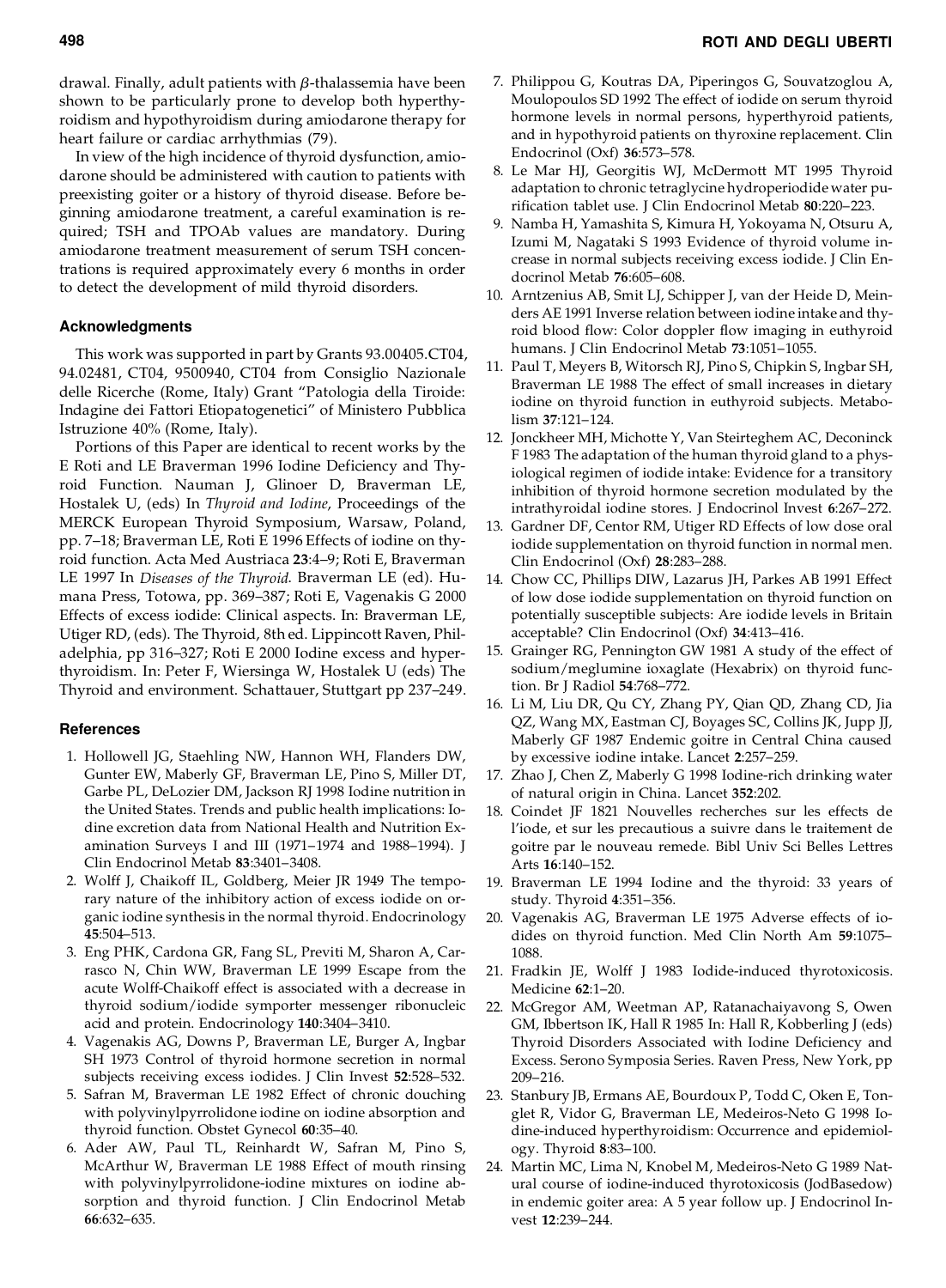## **IODINE EXCESS AND HYPERTHYROIDISM 499**

- 25. Elnagar B, Eltom L, Karlsson FA, Ermans AM, Gebre-Medhin M, Bourdoux PP 1995 The effects of different doses of oral iodized oil on goiter size, urinary iodine, and thyroid related hormones. J Clin Endocrinol Metab **80**:891–897.
- 26. Ermans AM, Gullo D, Mugisho SG, Shibangu MT, Tonglet R, Iurato P, Mukalay MW, Mahangaiko E, Bourdoux P 1995 Iodine supplementation must be monitored at the population level in iodine deficient areas [abstract]. Thyroid **5**(Suppl 1):S:137.
- 27. Bourdoux P, Ermans AM, Mukalay WA, Filetti S, Vigneri R 1996 Iodine induced thyrotoxicosis in Kiwu Zaire. Lancet **347**:552–553.
- 28. Todd CH, Allain T, Gomo ZAR, Hasier JA, Ndiweni M, Oken E 1995 Increase in thyrotoxicosis associated with iodine supplements in Zimbabwe. Lancet **346**:1563–1564.
- 29. Delange F, de Benoist B, Alnwick D 1999 Risks of iodine-induced hyperthyroidism after correction of iodine deficiency by iodized salt. Thyroid **9**:545–556.
- 30. Ermans AM, Camus M 1972 Modifications of thyroid function induced by chronic administration of iodide in the presence of "autonomous" thyroid tissue. Acta Endocrinol (Copenh) **70**:463–475.
- 31. Livadas DP, Koutras PA, Souvatzoglou A, Beckers C 1977 The toxic effects of small iodine supplements in patients with autonomous thyroid nodules. Clin Endocrinol (Oxf) **7**:121–127.
- 32. Mostbeck A, Galvan G, Bauer P, Eber O, Atefie K, Dam K, Feichtinger H, Fritzsche H, Haydl H, Köhn H, König B, Koriska K, Kroiss A, Lind P, Markt B, Maschek W, Pesl H, Ramschak-schwarzer S, Riccabona G, Stockhammer M, Zech mann W 1998 The incidence of hyperthyroidism in Austria from 1987 to 1995 before and after an increase in salt iodization in 1990. Eur J Nucl Med **25**:367–374.
- 33. Reith PE, Granner D 1985 Iodine-induced thyrotoxicosis in a woman with a multinodular goiter taking levothyroxine. Arch Intern Med **145**:355–357.
- 34. Lazarus JH, Parkes AB, John R, N'Diaye M, G Prysor-Jones S 1992 Endemic goitre in Senegal-thyroid function etiological factors and treatment with oral iodized oil. Acta Endocrinol (Copenh) **126**:149–154.
- 35. Kahaly G, Dienes HP, Beyer J, Hommel G 1997 Randomized, double-blind, placebo-controlled trial of low dose iodide in en demic goiter. J Clin Endocrinol Metab **82**:4049– 4053.
- 36. Kahaly GJ, Dienes HP, Beyer J, Hommel G 1998 Iodide induces thyroid autoimmunity in patients with endemic goitre: A randomised, double-blind, placebo-controlled trial. Eur J Endocrinol **139**:290–297.
- 37. Premawardhana LDKE, Parkes AB, Smyth PPA, Wijeyaratne CN, Jayasinghe A, De Silva DGH, Lazarus JH 2000 Increased prevalence of thyroglobulin antibodies in Sri Lankan schoolgirls—is iodine the cause? Eur J Endocrinol **143**:185–188.
- 38. Vagenakis AG, Wang CA, Burger A, Maloof F, Braverman LE, Ingbar SH 1972 Iodide induced thyrotoxicosis in Boston. N Engl J Med **287**:523–527.
- 39. Rajatanavin R, Safran M, Stoller W, Mordes JP, Braverman LE 1984 Five patients with iodine-induced hyperthyroidism. Am J Med **77**:378–384.
- 40. Martin FIR, Brian WT, Colman PG, Deam DR 1993 Iodineinduced hyperthyroidism due to nonionic contrast radiography in the elderly. Am J Med **95**:78–82.
- 41. Martin FI, Deam DR 1996 Hyperthyroidism in elderly hospitalized patients. Clinical features and outcome. Med J Aust **164**:200–203.
- 42. Steidle B 1989 Iodine-induced hyperthyroidism after con-

trast media. Animal experimental and clinical studies. In: Taenzer V, Wend S (eds) Recent Developments in Non-Ionic Contrast Media. Thieme, New York, p 6.

- 43. Conn JJ, Sebastian MJ, Deam D, Tam M, Martin FIR 1996 A prospective study of the effect of ionic media on thyroid function. Thyroid **6**:107–110.
- 44. Nolte W, Müller R, Siggelkow H, Emrich D, Hübner M 1996 Prophylactic application of thyrostatic drugs during exces sive iodine exposure in euthyroid patients with thyroid autonomy: A randomized study. Eur J Endocrinol **134**:337–341.
- 45. Hintze G, Blombach O, Fink H, Burkhardt U, Kobberling J 1999 Risk of iodine induced thyrotoxicosis after coronary an giography: An investigation in 788 unselected subjects. Eur J Endocrinol **140**:264–267.
- 46. Lawrence JE, Lamm SH, Braverman LE 1999 The use of perchlorate for the prevention of thyrotoxicosis in patients given iodine rich contrast agents. J Endocrinol Invest **22**: 405–407.
- 47. Liel Y, Alkan M 1996 Transitory thyrotoxicosis induced by iodinated preparations for water purifications. Arch Intern Med **156**:807–810.
- 48. Mueller B, Diem P, Bürgi U 1998 "Travelers' Thyrotoxicosis: revisited. Arch Intern Med **158**:1723.
- 49. Papanastasiou L, Alevizaki M, Piperingos G, Mantzos E, Tseleni-Balafouta S, Koutras D 2000 The effect of iodine administration on the development of thyroid autoimmunity in patients with nontoxic goiter. Thyroid **10**:493–497.
- 50. Rath TH, Meissl G, Weissel M 1988 Induction of hyperthyroidism in burn patients treated topically with povidone-iodine. Burns **14**:320–322.
- 51. Yoshinari M, Tokuyama T, Okamura K, Sato K, Kusuda K, Fujishima M 1988 Iodide-induced thyrotoxicosis in a thyroidectomized patient with metastatic thyroid carcinoma. Cancer **61**:1674–1678.
- 52. Solomon BL, Evanl JE, Burman KD, Wartofskly L 1987 Remission rates with antithyroid drug therapy: Continuing influence of iodine uptake? Ann Intern Med **107**:510–512.
- 53. Azizi F 1985 Environmental iodine intake affects the re sponse to methimazole in patients with diffuse toxic goiter. J Clin Endocrinol Metab **61**:374–377.
- 54. Roti E, Gardini E, Minelli R, Bianconi L, Braverman LE. Sodium ipodate and methimazole in the long-term treatment of hyperthyroid Graves' disease. Metabolism **42**:403–408.
- 55. Roti E, Gardini E, Minelli R, Bianconi L, Salvi M, Gavaruzzi G, Braverman LE 1993 Effects of chronic iodine administration on thyroid status in euthyroid subjects previously treated with antithyroid drugs for Graves' hyperthyroidism. J Clin Endocrinol Metab **76**:928–932.
- 56. Wilson R, McKillop JH, Thomson JA 1990 The effect of preoperative potassium iodide therapy on antibody production. Acta Endocrinol (Copenh) **123**:531–534.
- 57. Roti E, Minelli R, Gardini E, Bianconi L, Neri TM, Gavaruzzi G, Ugolotti G, Salvo D, Braverman LE 1991 Impaired intrathyroidal iodine organification and iodine-induced hypothyroidism in euthyroid women with a previous episode of postpartum thyroiditis. J Clin Endocrinol Metab **73**: 958–963.
- 58. Roti E, Minelli R, Gardini E, Bianconi L, Gavaruzzi G, Ugolotti G, Neri TM, Braverman LE 1992 Iodine-induced subclinical hypothyroidism in euthyroid subjects with a previous episode of amiodarone induced thyrotoxicosis. J Clin Endocrinol Metab **75**:1273–1277.
- 59. Minelli R, Braverman LE, Giuberti T, Schianchi C, Gardini E, Salvi M, Fiaccadori F, Ugolotti G, Roti E 1997 Effects of excess iodine administration on thyroid function in euthyroid patients with a previous episode of thyroid dysfunc-